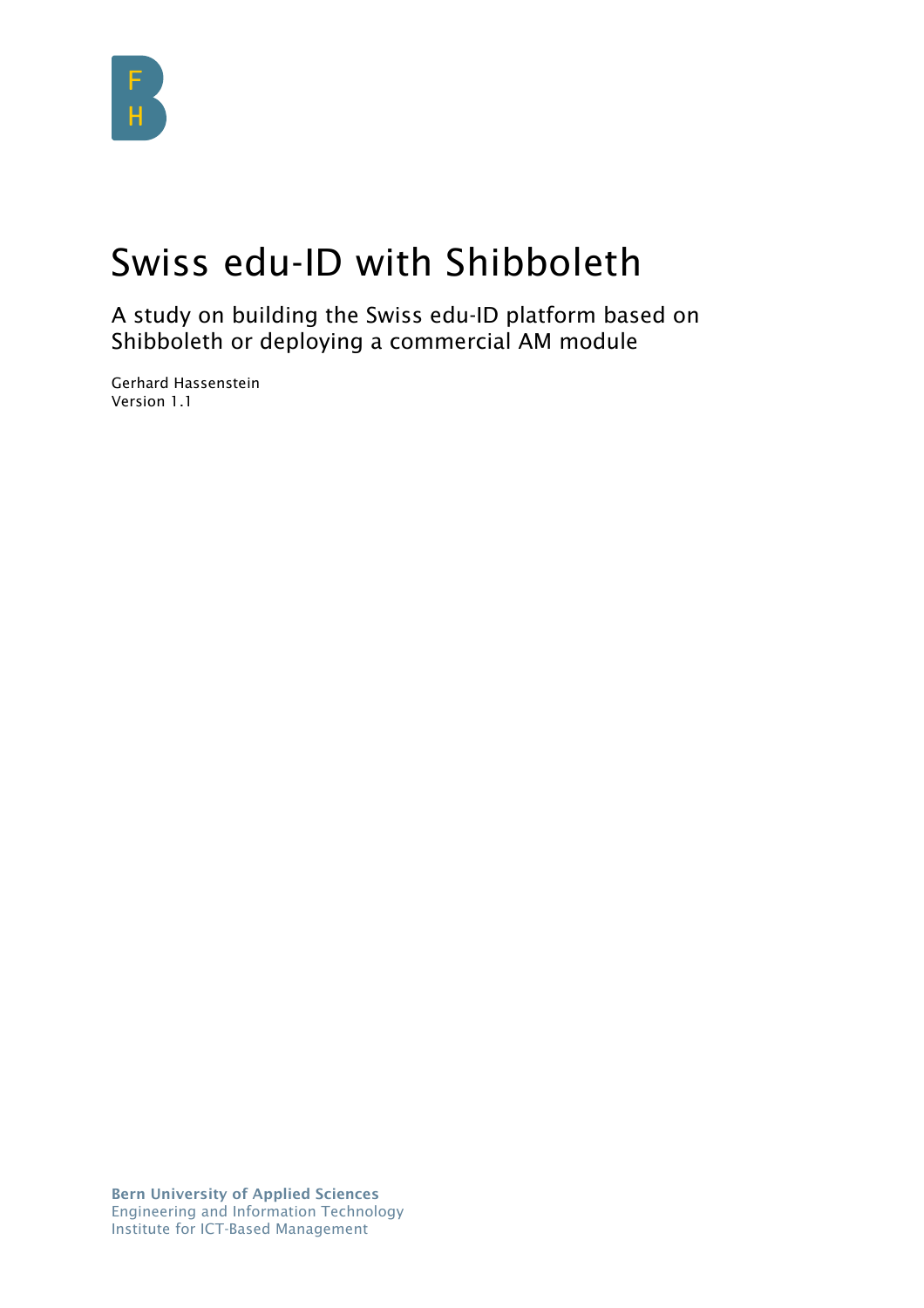# Version control

| <b>Version</b> | Date       | <b>Description</b>                                         | <b>Author</b>              |
|----------------|------------|------------------------------------------------------------|----------------------------|
| 0.1            | 14.01.2015 | Initial document                                           | <b>Gerhard Hassenstein</b> |
| 0.8            | 23.01.2015 | Extended version after feedback of CSI-<br>Consulting      | <b>Gerhard Hassenstein</b> |
| 0.9            | 28.01.2015 | First version for internal review                          | <b>Gerhard Hassenstein</b> |
| 1.0            | 29.01.2015 | Adapted version after meeting with<br><b>SWITCH</b>        | <b>Gerhard Hassenstein</b> |
| 1.1            | 30.01.2015 | Final version after feedback by Christoph<br>Graf (SWITCH) | Gerhard Hassenstein        |

# **Contents**

|    | Initial position                                  | 3  |
|----|---------------------------------------------------|----|
| 2. | Principal objectives                              |    |
| 3. | Working assumption                                |    |
| 4. | Proposal for a Shibboleth-based solution          |    |
|    | 4.1 Initial version                               | 4  |
|    | 4.2 Swiss edu-ID and OAuth2/OIDC support          | 4  |
|    | 4.3 Development Package 1                         |    |
|    | 4.3.1 Identity and Attribute Provider Linking     | 5  |
|    | 4.3.2 Extended Attribute Authority                | 6  |
|    | 4.3.3 Aggregating attributes of different sources | 6  |
|    | 4.4 Development Package 2                         |    |
|    | 4.5 Development Package 3                         |    |
|    | 5. Risks and mitigation                           | 8  |
|    | 6. Conclusion                                     | 10 |
| 7. | Glossary                                          | 11 |
|    | 8. List of tables                                 | 11 |
|    | 9. List of illustrations                          | 11 |
|    | 10. Bibliography                                  | 11 |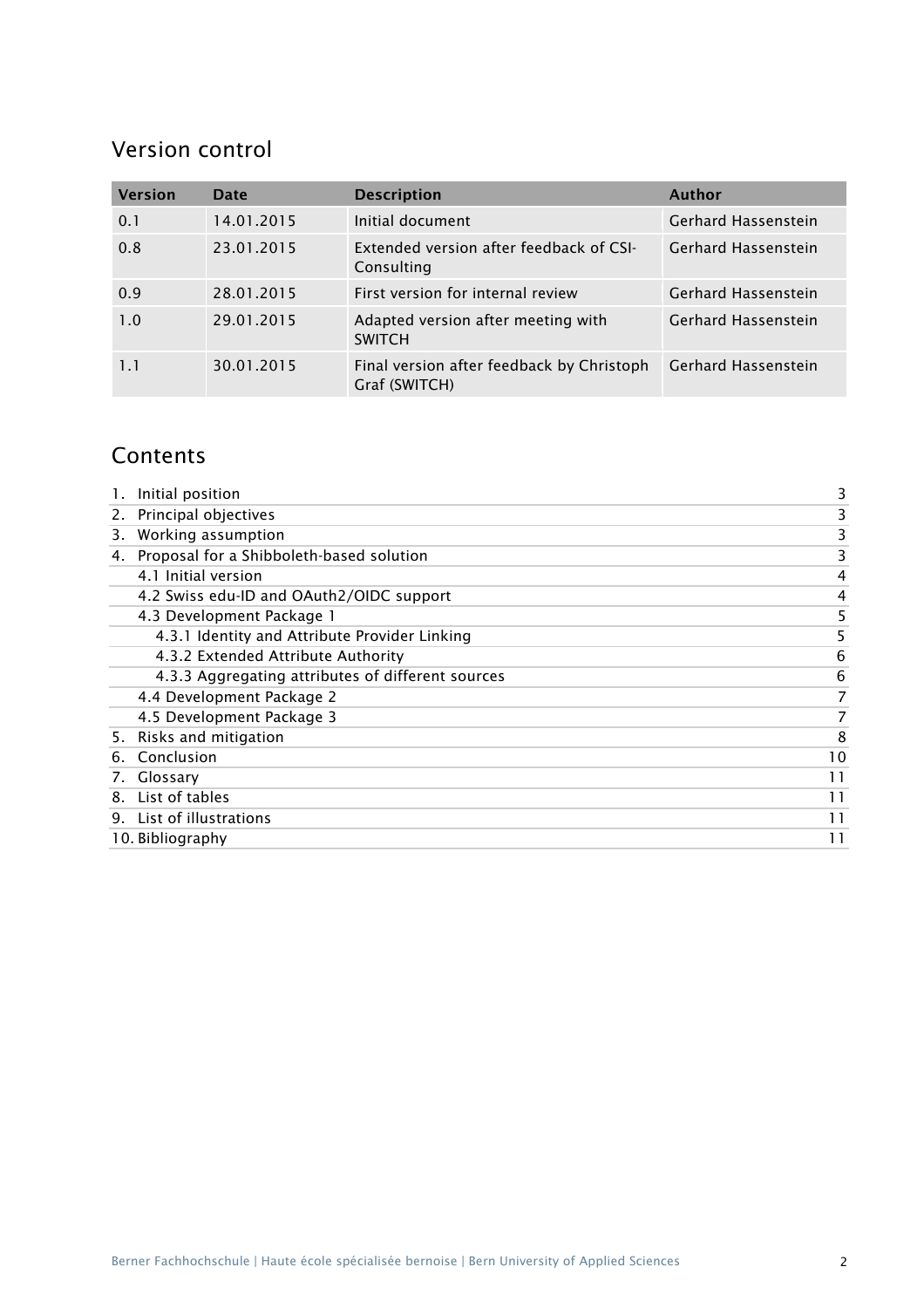### 1. Initial position

Based on the High-Level Architecture Document [1] and the different concepts presented by the Request for Information solution provider [2] some conclusions for a more specific concept begin to emerge.

- The Swiss edu-ID should be gradually developed on the basis of the existing AAI infrastructure.
- A disruptive migration to a new platform might be too risky and would not be accepted by the community.

An alternative option to consider (beside the conceptual and technical approaches, presented by the RFI supplier) might be the development of a Swiss edu-ID platform based on Shibboleth, as the existing SWITCHaai-infrastructure already is.

This study considers itself as an add-on to the detailed RFI report and takes a closer look at the question whether and, if so, how Shibboleth may be used as a central AM component for the Swiss edu-ID platform.

# 2. Principal objectives

In this section we summarize the main goals and requirements for the Swiss edu-ID that must be primarily covered by any solution. With a Swiss edu-ID the identity management for federated services will become more user-centric and less organization-centric. The main component for this change is a set of new centralized Swiss edu-ID services, like:

- maintaining central identities of the users
- storage of a set of long-term core user-attributes
- support of different authentication methods
- querying and aggregating additional user-attributes from participating organizations (e.g. universities) in a timely close manner.
- supporting connections for non-web resources and mobile applications

### 3. Working assumption

With this proposal we focus on the AM functionality of the Swiss edu-ID infrastructure because Identity Management (IdM) is not covered by the Shibboleth Identity Provider. Consequently any provisioning of user information (e.g. attributes or credentials) between the Swiss edu-ID platform and the existing AAI-infrastructure is out of scope of this study. This issue must be discussed in the context of an Identity Management evaluation. The AM part of Swiss edu-ID uses favorably a Directory to store user-account information. It is therefore reasonable to select an Identity Management System, which also supports a Directory as primary user database. For this study we presume, that all relevant user data has to be written to/and can be retrieved from a Directory.

In this document we distinguish between *definition-time* and *run-time* as specified in *eCH-0107 "Gestaltungsprinzipien für die Identitäts- und Zugriffsverwaltung (IAM)"* [3].

*Definition-time:* covers all administrative tasks of a user (or administrative person) to create or manage its identity, establish links to external identity or attribute providers, etc.

*Run-time:* includes the process where a user is authenticated by the Swiss edu-ID IdP, its collection and aggregation of attributes from external sources as well as the return transfer to the requesting application.

### 4. Proposal for a Shibboleth-based solution

With a high probability we can assume that both Service Provider and Identity Provider of SWITCHaai remain mainly unchanged (except for minor adaption or configuration tasks) in order to be integrated in a Shibboleth-based Swiss edu-ID infrastructure. The protocols used between SP and the Swiss edu-ID Identity Provider as well as the communication to link Identities or to query attributes are plain vanilla SAMLv2 and may be covered by standard Shibboleth IdP and SP components. The main development to fulfill the essential objectives must be done at the Swiss edu-ID IdP/AA side. Starting from Swiss edu-ID V1.0, we will present a Shibboleth based development path to a Swiss edu-ID platform, which fulfills the main objectives summarized in section 2. The following sections will point out the added functions and components assembled in packets, beginning with the currently being elaborated Swiss edu-ID Version 1.0. The packets do not have strong dependencies and do not need a fixed schedule, so that they can be developed in parallel or in different order.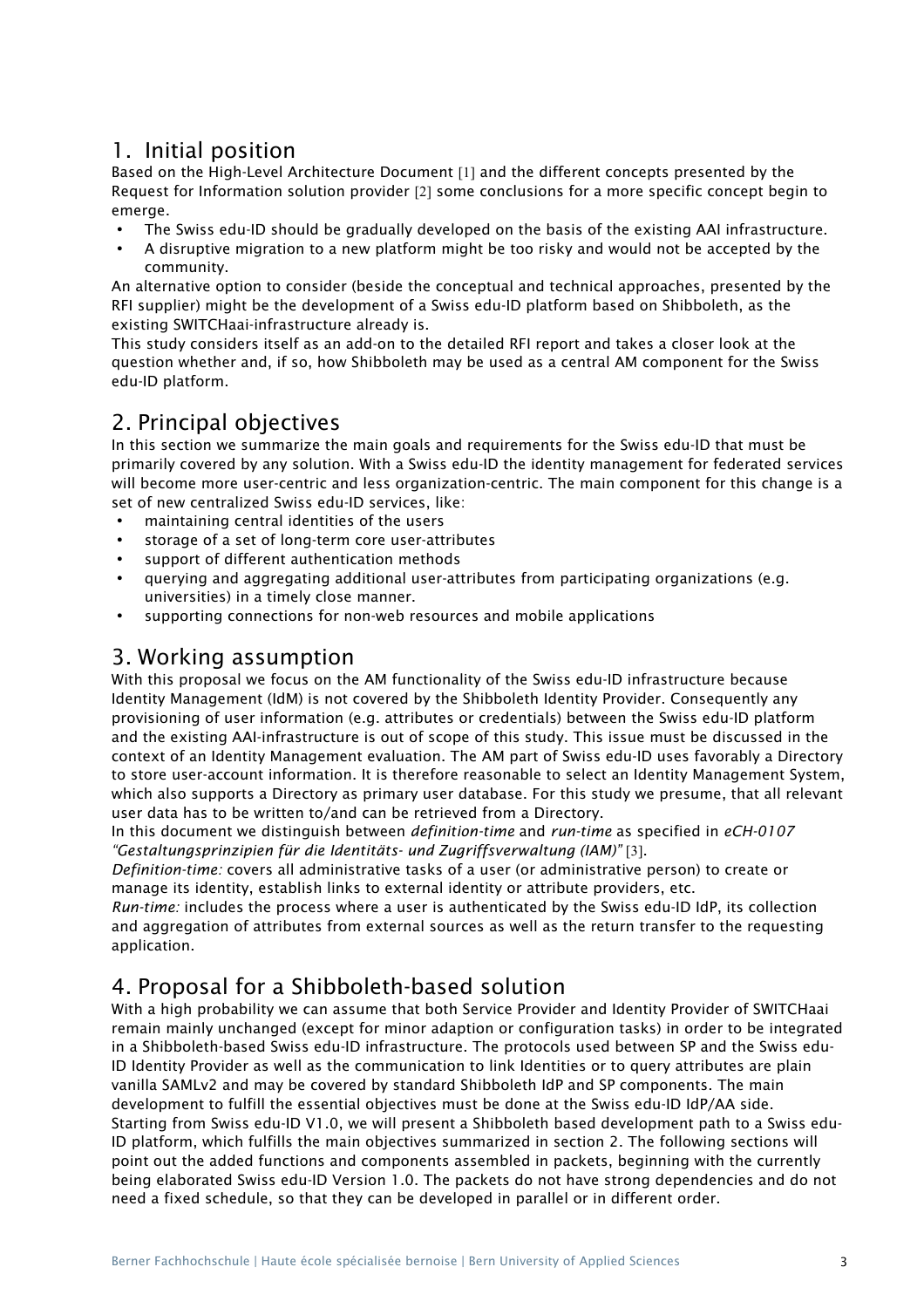#### 4.1 Initial version

Swiss edu-ID V1.0 is an initial version to enable students to register a master educational identity before ending their studies to give them continuing access to selected resources. The Swiss edu-ID Identity Provider is a registered IdP in the Resource Registry (RR) and appears in the Discovery Service (DS) list of any AAI-Resource.

With this version (which is still work in progress and should be ready for release in Q1 2015) users have the possibility to register themselves directly on the Swiss edu-ID platform. If a user already has an existing AAI-Account he may link this Identity to his Swiss edu-ID (AAI-Linking). Within this process the Swiss edu-ID platform will also obtain a list of specific attributes of this user from the AAI-IdP. This gives the opportunity to easily bootstrap the Swiss edu-ID account with already verified and confirmed user information.



Figure 1: Swiss edu-ID V1.0

Figure 1 depicts the relevant components of the initial Swiss edu-ID V1.0. Special feature is the AAI-Linking, which enables the bootstrapping of the Swiss edu-ID with AAI-based user information. These personal attributes (as well as some data in the organizational context) will be added to the Swiss edu-ID user database (DIR).

#### 4.2 Swiss edu-ID and OAuth2/OIDC support

At this point we would like to state some consideration about the timeline of Swiss edu-ID supporting communication for non-web resources and mobile application in the future. There is no doubt about the need to implement this feature as soon as possible. This objective could be achieved by implementing an AM-stack that already supports OAuth2 and OpenID Connect (OIDC). But if we adhere to Shibboleth as core component for the Swiss edu-ID platform, the integration of OAuth2 and OIDC might not be realized before 2016. The implementation of OAuth2 and OIDC support could also be achieved by a third party solution beside Shibboleth, but this could render unwanted software dependencies and may complicate further development. The implementation of these protocols should therefore be part of a single software stack and Shibboleth - beginning with V3.0 - is designed to support other protocols beside XML-based SAML. Therefore we suggest starting with Shibboleth V3.0 as software base for the development of additional software components for the Swiss edu-ID platform.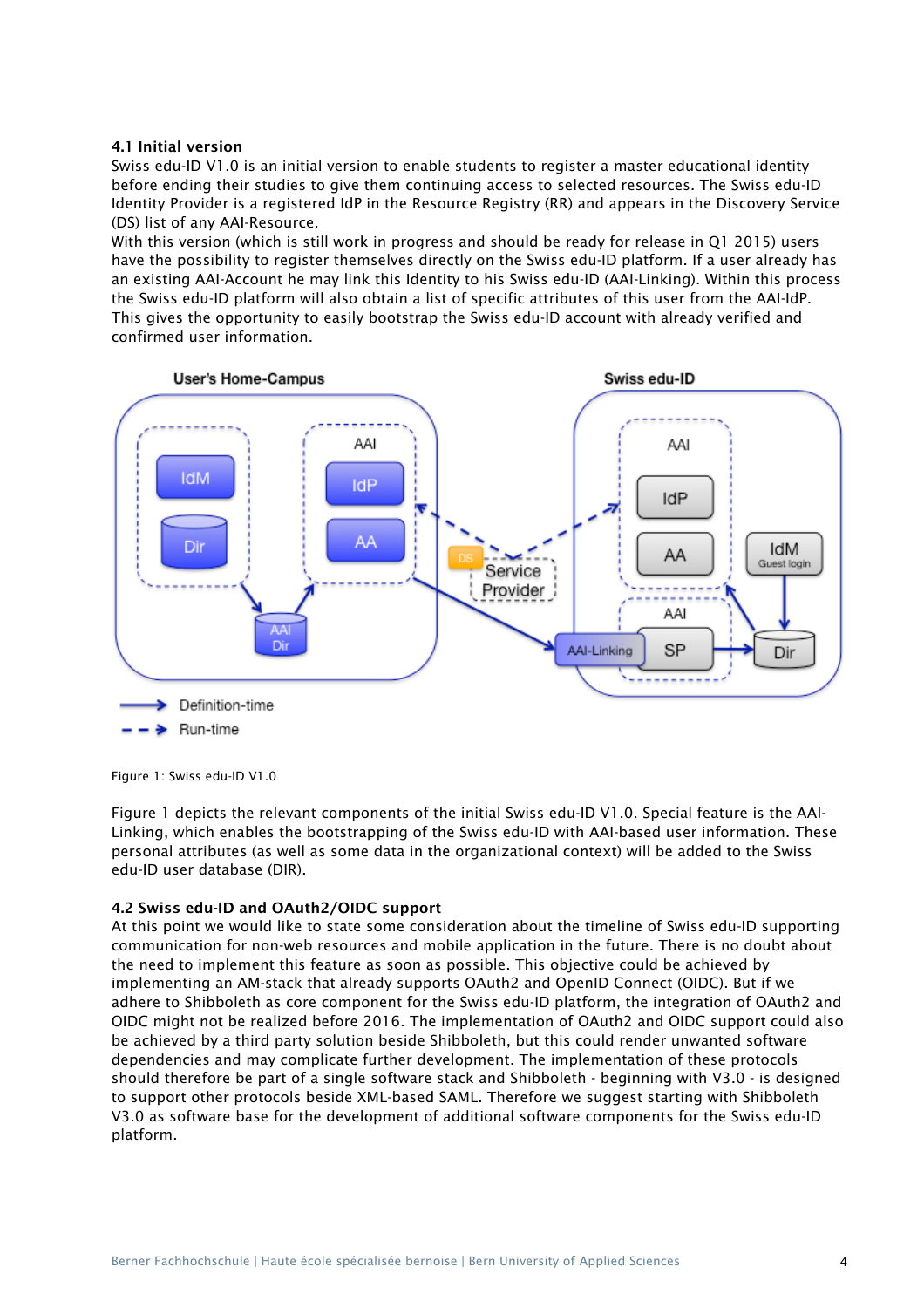Based on these considerations we recommend the following packaging to develop additional functionalities in Shibboleth to realize Swiss edu-ID:

| Version/<br>Package | <b>Features</b>                                                                                                                                                                                                                                        | <b>Swiss edu-ID Components</b>                                                                                                                                                                                                                           |  |
|---------------------|--------------------------------------------------------------------------------------------------------------------------------------------------------------------------------------------------------------------------------------------------------|----------------------------------------------------------------------------------------------------------------------------------------------------------------------------------------------------------------------------------------------------------|--|
| V <sub>1.0</sub>    | Establishing a Master ID (Swiss edu-ID)<br>$\bullet$<br>A user has only one role per Swiss edu-ID<br>$\bullet$<br>Linking AAI-ID<br>$\bullet$<br>Swiss edu-ID provides basic attributes<br>$\bullet$<br>(given name, surname, e-mail address,<br>etc.) | Shibboleth IdP/AA V2.4<br>$\bullet$<br><b>AAI-ID Linking</b><br>$\bullet$<br>Simple Identity Management<br>$\bullet$                                                                                                                                     |  |
| Package 1           | Linking other external ID's (e.g. ORCID<br>$\bullet$<br>Google, Facebook, SuisselD, etc.)<br>Swiss edu-ID provides basic attributes<br>$\bullet$<br>and attributes of affiliated AAI-IDs.<br>A user may have more than one role per<br>Swiss edu-ID.   | Identity and Attribute Provider<br>$\bullet$<br>Linking<br>Shibboleth IdP/AA V3 with:<br>$\bullet$<br>Extended 'attribute filtering' and<br>$\circ$<br>extended 'attribute resolver'.<br>Aggregation of attributes from<br>$\circ$<br>different sources. |  |
| Package 2           | Support for additional authentication<br>$\bullet$<br>methods (e.g. SuisselD, OTP-<br>Authenticator, FIDO, Mobile-ID, etc.)<br>Step-up authentication relative to a Level<br>$\bullet$<br>of assurance (LoA) requested by SP.                          | Shibboleth IdP/AA V3 with:<br>$\bullet$<br>Extended Login handler<br>$\circ$<br>External authentication plugins<br>$\circ$<br>Step-up authentication feature<br>$\circ$                                                                                  |  |
| Package 3           | Support for non-web resources and<br>$\bullet$<br>mobile application.                                                                                                                                                                                  | Shibboleth IdP/AA V3 with:<br>$\bullet$<br>Support for OAuth2/OpenID<br>$\circ$<br>Connect                                                                                                                                                               |  |

Table 1: Swiss edu-ID development packages

#### 4.3 Development Package 1

In all development stages the existing AAI-infrastructure and the Swiss edu-ID remain independent, but fully interoperable. A user, requesting access to a service provider may always select the local AAI-IdP or the new Swiss edu-ID IdP to authenticate himself. The Discovery Service (DS) mainly remains embedded in the application or may optionally be part of the Swiss edu-ID platform. Which one of the Discovery Services is used, depends on the configuration of the Service Provider.

#### 4.3.1 Identity and Attribute Provider Linking

As already described in section 4.1 AAI-Linking enables the Swiss edu-ID platform to acquire specific attributes of a user from the IdP of the user's home organization at definition-time for better bootstrapping the master Identity. Within package 1 this functionality shall be extended to enable "backchannel attribute queries and aggregation" during run-time. The *Identity and Attribute Provider Linking (IAPL)* is a user initiated process, which enables the Swiss edu-ID platform to retrieve a confirmed identifier of the remote user account, which afterwards has to be stored in the Swiss edu-ID user database as a unique linked-ID. IAPL uses standard SAML Authentication Request/Response messages, in which the AAI-IdP returns an identifier of the locally authenticated user. The same component could also be used to link other SAML Identity Provider (e.g. SuisseID). Additionally this component should extend linking of external Identities over OAuth2 [4] for other Authorization Servers (e.g. ORCID, Google, Facebook, etc.). In this scenario, users must have to authenticate first to an authorization server (e.g. ORCID), which then issues an access token to a third-party client (e.g. the Swiss edu-ID platform) with the approval of the resource owner. During this process the third-party client will receive the user's ORCID-ID (one will be created automatically if it does not already exist) and may ask the user for permission to access limited information of his records. The third-party client must have a registered Client-ID with the Authorization Server prior to use this service.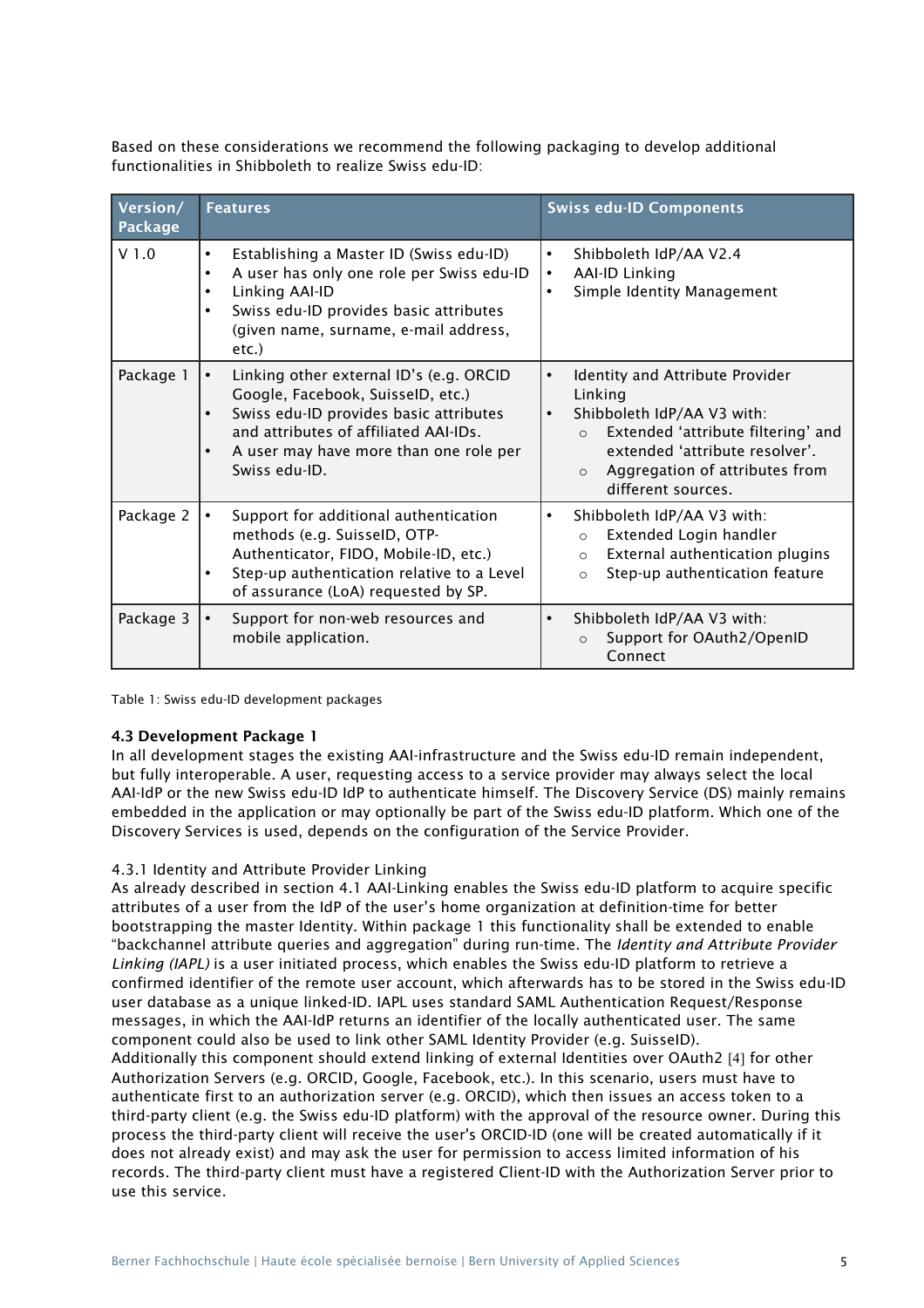

Figure 2: Development Package 1

#### 4.3.2 Extended Attribute Authority

A main part of this package is the *Extended Attribute Authority (EAA)*, which is capable to query AAIattributes of a user during run-time. This attribute query is running as backchannel communication and takes place without user/browser participation. With this feature it is possible to retrieve attributes of a user from different sources (Attribute Authorities of Home Organizations) and aggregate them together with basic attributes stored in the central Swiss edu-ID directory. For this option the Shibboleth 'attribute resolver' and 'attribute filter' components have to be extended. Proposed Shibboleth process for authentication and extended attribute aggregation:

- 1. Authentication by Shibboleth "Login Handler" (e.g. Username/Password)
- 2. Based on the requested set of attributes (defined in Resource Registry) and the attribute release policy an extended "Attribute Filter" selects the appropriate list of to-be aggregated attributes on behalf of the user's affiliated Attribute Providers (previously linked by the user in its database).
- 3. An "Extended Attribute Resolver" then retrieves and aggregates attributes from the local Swiss edu-ID directory and from the affiliated Attribute Providers.
- 4. Attribute consent processing.
- 5. Response builder.

Additionally to the development of the EAA core component, some software and configuration adaption has to be done at the Attribute Authority's side.

#### 4.3.3 Aggregating attributes of different sources

A user may have more than one role in the same organization (e.g. student/employee) or may have affiliations to more than one organization. A user shall be allowed to tie all those remote Identities to his Swiss edu-ID. The reflection of this situation for the Swiss edu-ID platform and for a requesting application might be quite tricky. The simplest way to face this problem is 'let the user choose the appropriate role to be transferred to the application'. In this case the Swiss edu-ID Identity Provider must present possible roles (e.g. in form of an icon of the affiliated organizations) to a user as part of the authentication process. The "Extended Attribute Resolver" will retrieve only attributes from the chosen Home Organization and the selected role and then passes them on to the application. Attribute aggregation of more than one affiliated Home Organization of a user at the same time will be more elaborate to implement. How do we express the merging of a specific attribute of two different sources e.g. user has an affiliation *staff at UZH* and *student at ETHZ* in one response to be sent to the requesting service provider? One solution could be, to use a specific set of attributes with a kind of multivalued scoped semantic. Another approach could be to enhance the attribute assertion syntax as part of the response addressed to the service provider. In this case the Assertion Consumer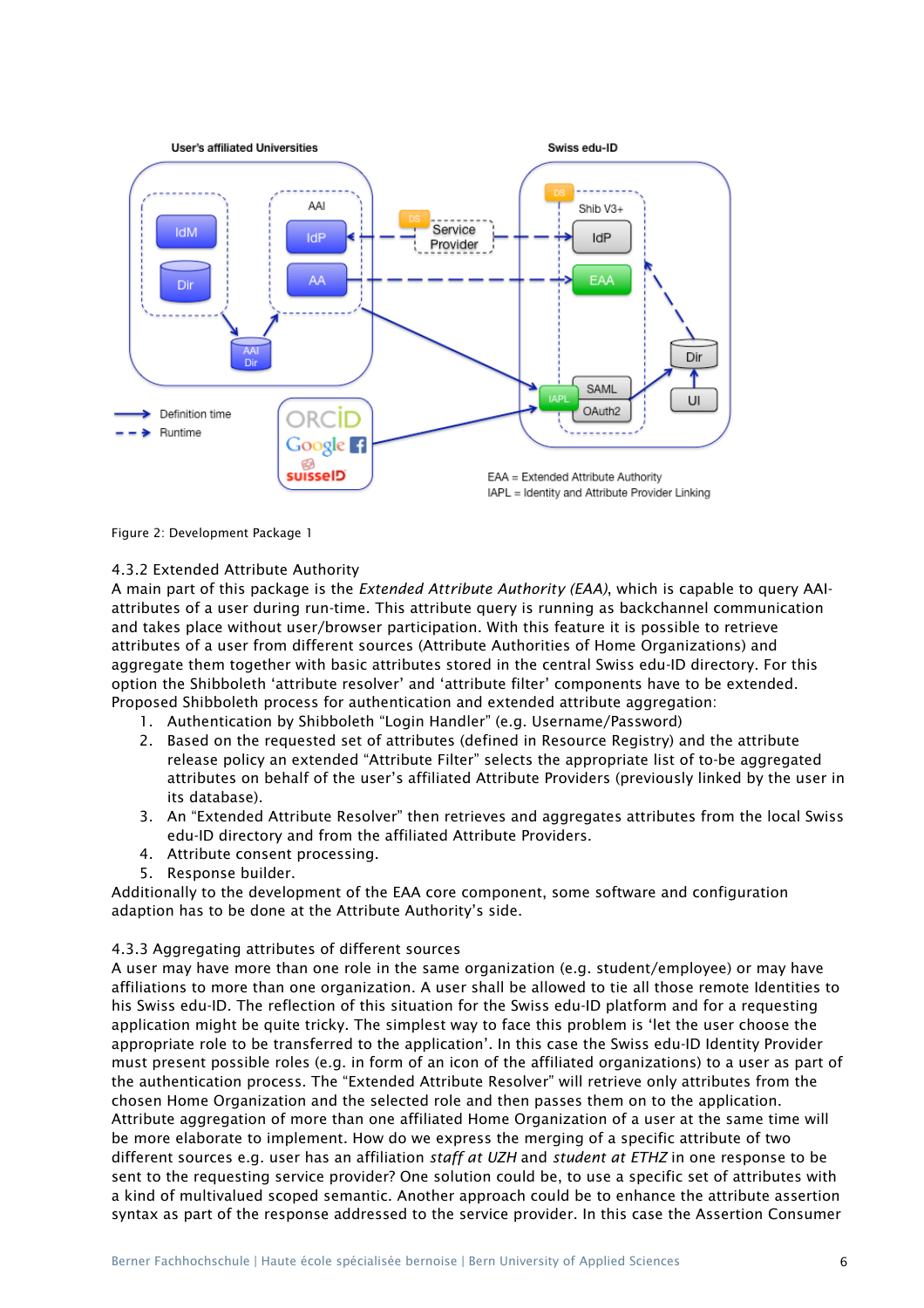Service (ACS) component of the Service Provider need to be adapted in order to be able to disassemble and verify the response. Any way – attribute aggregation of more than role per session must be studied and discussed much more in depth.

#### 4.4 Development Package 2

Another feature set of the Swiss edu-ID may be the extension of the Identity Provider to support additional credentials for user login. The basic authentication method must remain username/password as long as this is the standard in the community. The next few years will reveal which technology becomes more and more established on the market, as an alternative solution for basic username/password authentication.

Possible candidates, who may achieve certain significance for Swiss eID's might be:

- SuisseID (used as 2-way SSL/TLS authentication credential) [5]
- FIDO Alliance U2F/UAF Authenticator Token [6]
- Several OTP-based Authentication methods (Google Authenticator, Yubikey) [7]
- Mobile Signature Service ETSI TS 102 204 based authentication scheme [8] like Swiss Mobile-ID provided by Swisscom [9], Orange and Sunrise.

Most of these methods provide 2-factor authentication (2FA). In general 2FA is not needed for daily access of standard applications. But there will be other providers, which may require secure login based on a 2F-Authentication scheme. For this purpose, sooner or later, Swiss edu-ID must support step-up authentication for secure login. A Service Provider must be able to request secure login (or a specific LOA) as part of the Authentication Request (e.g. in the <samlp: RequestedAuthn-Context> element) and the Swiss edu-ID IdP must be able to handle this request.



Figure 3: Development Package 2

#### 4.5 Development Package 3

A shortcoming of the AAI-infrastructure is missing support for non-web resources and mobile applications. Therefore it is a main feature request for Swiss edu-ID, to include OAuth2.0 [4] as authorization framework and OpenID Connect [10] as an additional authentication layer on top of OAuth2.0. Both of these technologies extend the Swiss edu-ID platform to expose REST endpoints for authorization and authentication, making non-web application capable to access user information. Depending on whether the support for OAuth2 and OIDC will be an integrated part of Shibboleth, the availability of this feature depends on the project work plan of the Shibboleth development team. Based on the suggested resources and funds the roadmap of Shibboleth plans an implementation of OAuth2.0 and OIDC between 2nd half 2015 and 2016.

see also: https://wiki.shibboleth.net/confluence/display/DEV/Work+Plan.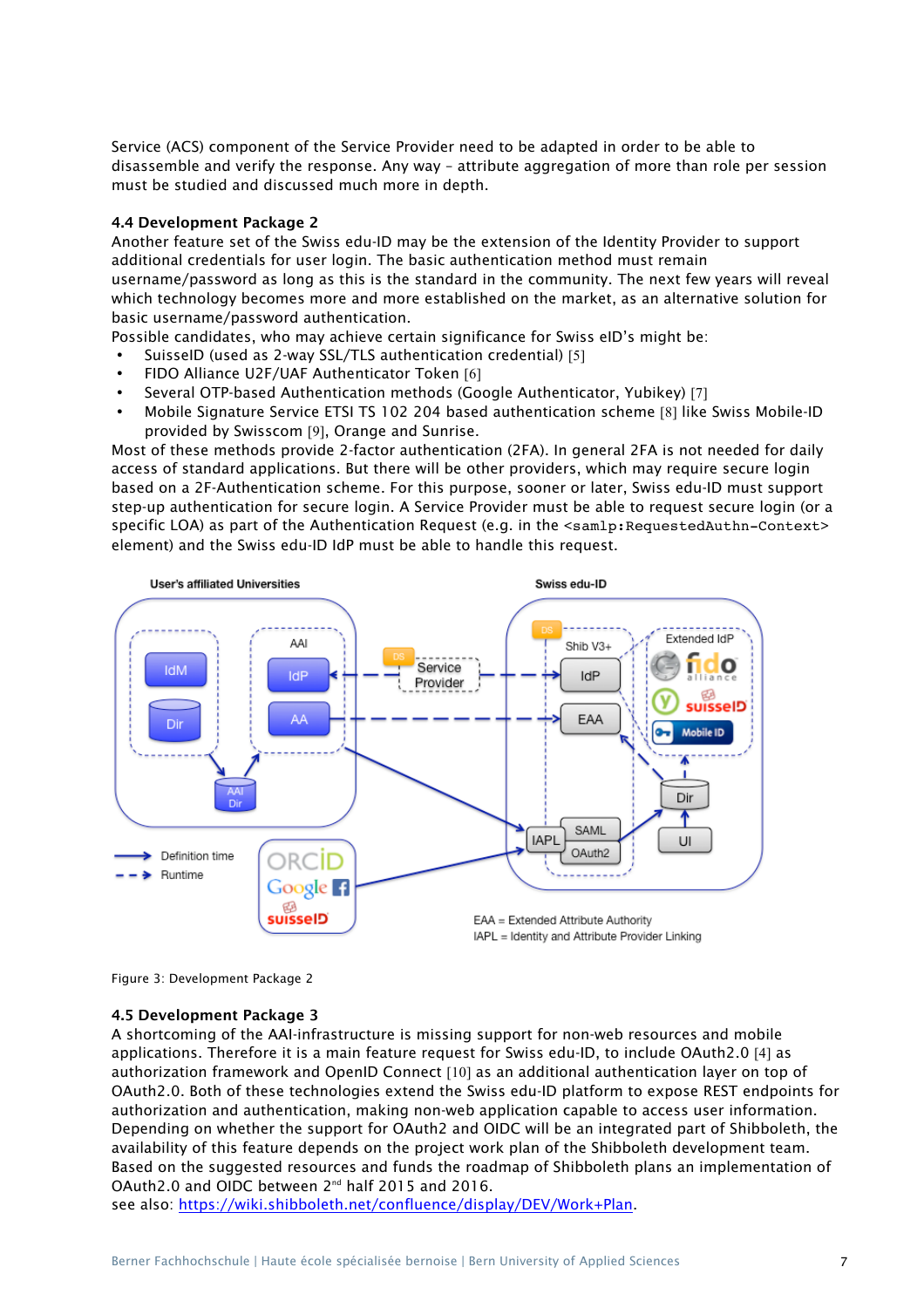

Figure 4: Development Package 3

### 5. Risks and mitigation

Shibboleth V3 is the first version designed to support other protocols than XML-based SAML. Although Shibboleth V3 has just been released in December 2014, we proceed from the assumption that the development packages pointed out in section 4, will be based on Shibboleth V3. In the following table we list some technical issues, to compare the eligibility of Shibboleth V3 in contrast to a commercial AM (e.g. candidates of the RFI supplier).

Remark: Based on the available information, it is not possible to estimate the necessary effort and costs more precisely for the implementation of a specific function (neither for a commercial AM nor for the Shibboleth-based solution).

| Criteria                                                                      | <b>Commercial AM</b>                                                                                                                                                                                                                | Shibboleth V3 based AM                                                                                                                                                                                                          |
|-------------------------------------------------------------------------------|-------------------------------------------------------------------------------------------------------------------------------------------------------------------------------------------------------------------------------------|---------------------------------------------------------------------------------------------------------------------------------------------------------------------------------------------------------------------------------|
| Integration of Resource<br>Registry, metadata and<br>attribute release policy | Costs unknown.<br>$\bullet$<br>Feasibility not definitively con-<br>$\bullet$<br>firmed by the solution provider.<br>There might be a high risk<br>migrating existing information<br>and policy rules in a commercial<br>AM module. | Integrated part of Shibboleth<br>$\bullet$<br>and the update process, which<br>may need some minor<br>adaption.<br>Low risk expected.                                                                                           |
| Back-channel attribute<br>query at run-time                                   | Commercial AM solutions focus<br>$\bullet$<br>more on backchannel<br>provisioning (time-based or<br>event driven).<br>Must be developed by all<br>٠<br>candidates.<br>Effective effort and costs may<br>vary.                       | Must be developed for<br>$\bullet$<br>Shibboleth V3.<br>GakuNin Federation has<br>$\bullet$<br>already done a preparatory<br>work <sup>1</sup> .<br>Low risk expected. Effort and<br>cost seems to be reasonably<br>assessable. |

<sup>1</sup> Attribute Query Handler: https://wiki.shibboleth.net/confluence/display/SHIB2/Contributions#Contributions-**ServiceProviderExtensions**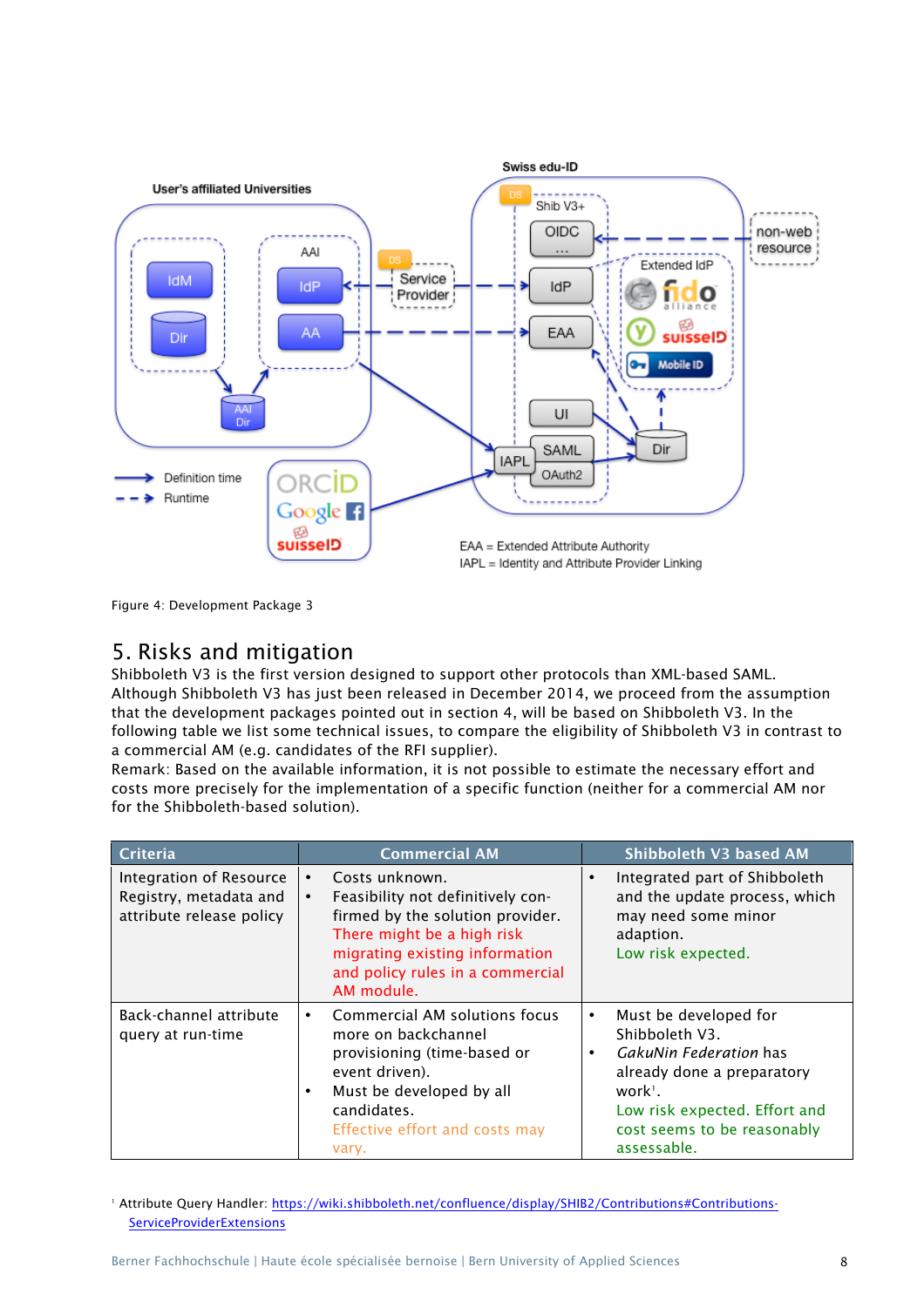| <b>Criteria</b>                                                                                                                             | <b>Commercial AM</b>                                                                                                                                                                                                                      | Shibboleth V3 based AM                                                                                                                                                                                                                                                  |
|---------------------------------------------------------------------------------------------------------------------------------------------|-------------------------------------------------------------------------------------------------------------------------------------------------------------------------------------------------------------------------------------------|-------------------------------------------------------------------------------------------------------------------------------------------------------------------------------------------------------------------------------------------------------------------------|
| Attribute aggregation<br>at run-time with<br>transmission of<br>attribute-release policy<br>on behalf of AAI-<br><b>Attribute Authority</b> | Must be developed, tested and<br>integrated by all candidates<br>Effective effort and costs may<br>vary.                                                                                                                                  | Must be developed, tested and<br>integrated for Shibboleth V3.<br>Support of more than one role<br>per user and session needs<br>further clarifications.<br>Effort and costs are hardly<br>guessable yet.                                                               |
| <b>Support for OAuth2</b><br>and OIDC                                                                                                       | Most of the candidates support<br>OAuth2 and OIDC out of the box<br>(or have it on their roadmap).<br>Low risk expected.                                                                                                                  | Must be developed, tested and<br>integrated in Shibboleth V3.<br>According to the existing work<br>plan of the 'shib development<br>team' tentative date scheduled<br>is 2016.<br>There is a high risk that this<br>feature will not be available at<br>requested time. |
| Step-up authentication                                                                                                                      | Most of the candidates support<br>step-up authentication.<br>Low risk expected.                                                                                                                                                           | Must be developed, tested and<br>integrated for Shibboleth V3.<br>Low risk expected. Effort and<br>cost seems to be reasonably<br>assessable.                                                                                                                           |
| Support for additional<br>authentication methods                                                                                            | Some of the common<br>authentication methods are<br>already implemented in most<br>commercial AM solutions.<br>The requirements of Swiss edu-<br>ID may not cover the methods<br>supported by the provider.<br>Effort and costs may vary. | Must be developed, tested and<br>integrated for Shibboleth V3.<br>Effort and costs are hardly<br>guessable yet. The expense to<br>implement specific<br>authentication methods may<br>not be negligible.                                                                |
| Integration of Identity<br>Management (IdM)<br>module                                                                                       | Most of the candidates already<br>integrate IdM functionality, or<br>have an interface to an external<br>IdM.<br>Low risk expected.                                                                                                       | Interface to IdM must be<br>developed, tested and<br>integrated to support the<br>features of the Swiss edu-ID<br>platform.<br>Effort and costs are hardly<br>guessable yet.                                                                                            |

Table 2: Positioning of technical issues and risks

If we assume that Shibboleth will be the core component of the Swiss edu-ID platform we must be aware that:

- Shibboleth only covers AM functionality.
- The AAI-infrastructure and the Swiss edu-ID remain independent, but fully interoperable.
- The Swiss edu-ID only extends SWITCHaai and does not replace existing processes and relationships.

Therefore it must be questioned what Identity Management functions must be offered by Swiss edu-ID and which functions should remain at the Home Organizations. We expect that only very basic Identity Management functions must be provided by the Swiss edu-ID platform.

A simple user interface to be able to manage Identity information, credentials, some attributes and links may be enough; there is no need for workflow management and no need for user data provisioning. Normally users do not have a direct relationship to SWITCH, but they have it to their Home Organization and there they primarily will keep personal data up-to date (as employee or student). Against this background we should avoid building too strong dependencies between Swiss edu-ID and the Home Organizations. Certainly, it would be attractive to have automatic data exchange possibilities (attributes, login credentials, etc.) between the central user directory and local directories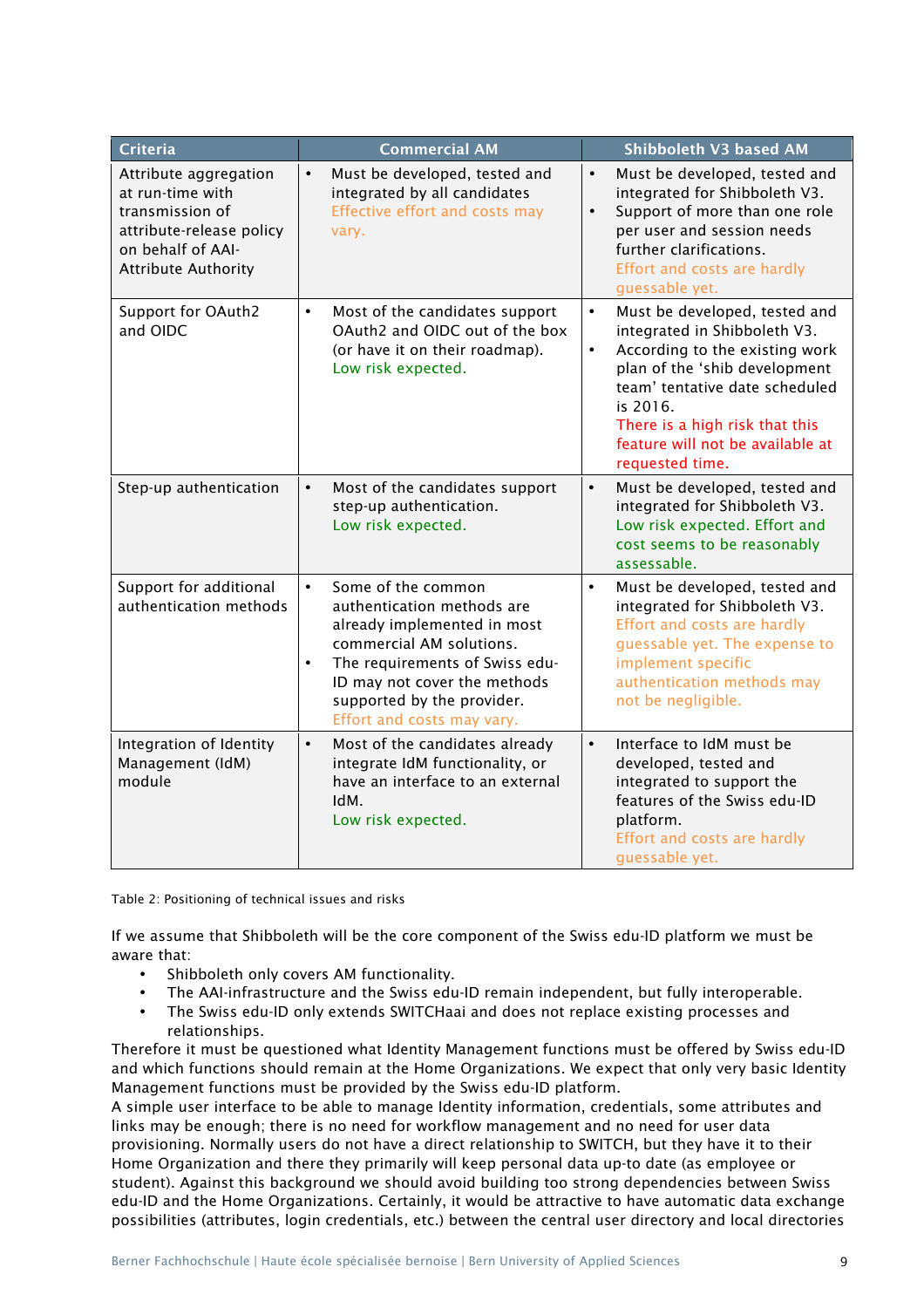of the Community members. But this increases administrative, organizational and technical complexity and may slowdown the objectives to be reached. Or in other words: "Keep it simple and have courage to leave gaps".

We are aware about the fact, that this estimation may not be correct due to incomplete information about existing requirements. Nevertheless we would like to point out this issue in order to encourage further discussion.

### 6. Conclusion

As shown in the previous sections Shibboleth seems to be an appropriate candidate for a Swiss edu-ID AM component.

The technological implementation of some mandatory features of the Swiss edu-ID platform (e.g. additional authentication methods, step-up authentication, back-channel attribute query/aggregation) seems to be feasible with some effort in work and costs. The timetable and the expense for the implementation of OAuth2 and OIDC is the main risk of this solution to be considered. Regarding this point SWITCH should search contact to the Shibboleth development team in order to speed-up or change the work plan and possibly invest funds for manpower.

The development of all these functions should be broadly founded to ensure sustainability. Potential partners might be the Swiss University's Community, the Shibboleth development team and other provider of Shibboleth based solutions (in the field of identity management, single sign-on and federations), which might have some of the required functions on their own roadmap.

As pointed out in section 5 the alternative approach - the replacement of Shibboleth by an AM module from the market - offers undisputed advantages but has also some drawbacks and risks. Especially the migration of the existing SWITCHaai resource registry, the metadata and the containing attribute release policies could be a serious problem. All in all, the commercial AM modules bring some of the required functions out of the box, but some special features (e.g. back-channel attribute query and attribute aggregation at run-time) still need to be developed. In contrast to the Shibboleth solution the costs for these enhancements are very difficult to rate.

In general these commercial solutions have many functions and features on board (especially in the particular field of Identity Management), for which the Swiss edu-ID system probably will never have a need for.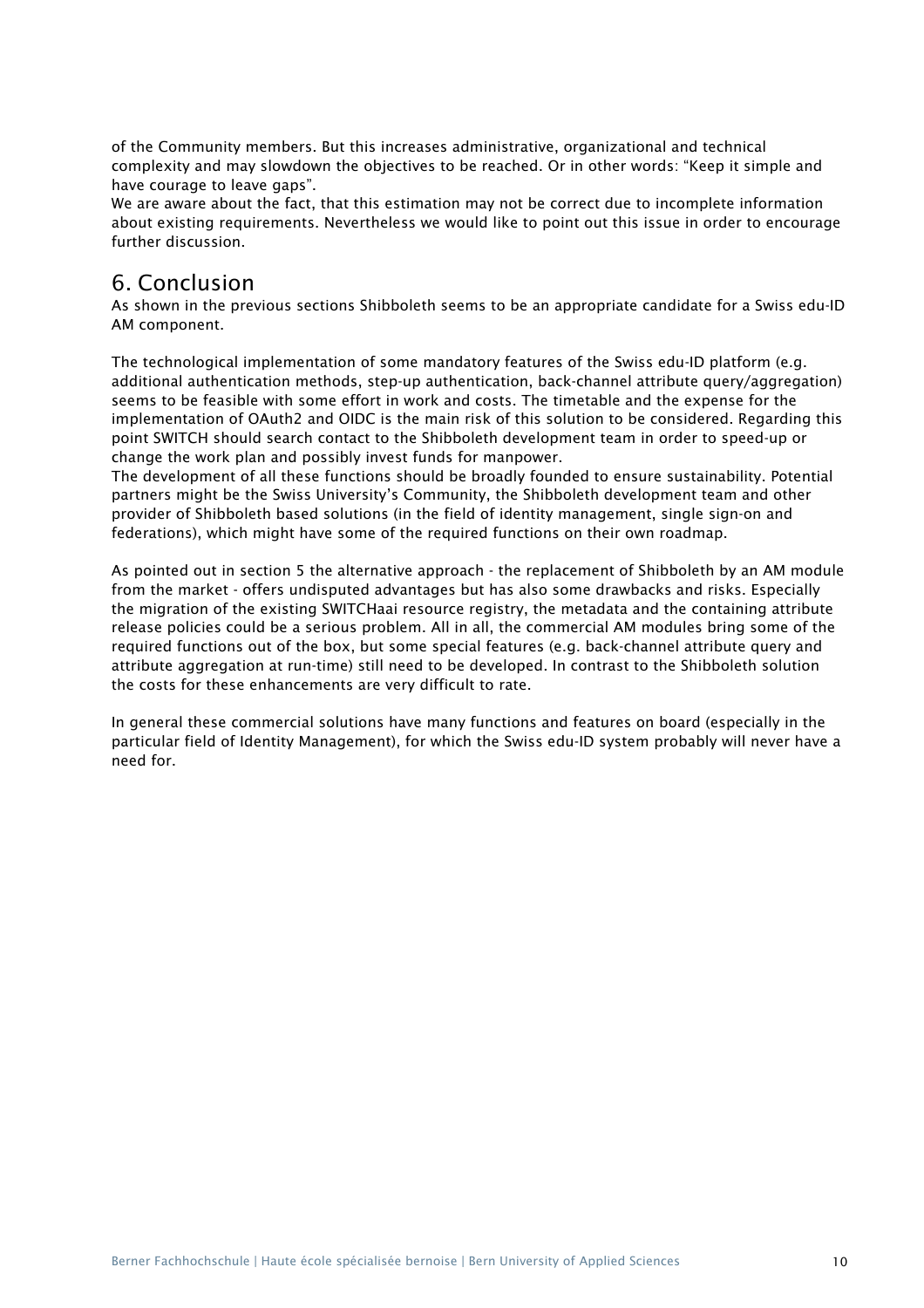# 7. Glossary

| <b>Term</b> | Description                                                                                                                                                                                    |  |  |
|-------------|------------------------------------------------------------------------------------------------------------------------------------------------------------------------------------------------|--|--|
| lldM        | Identity Management refers to applications of IT technologies in order to manage<br>information about the identity of users and control access to resources.                                   |  |  |
| <b>AM</b>   | Access Management is the central system at Swiss edu-ID platform, able to answer requests<br>from service providers, authenticate the user and aggregate attributes from different<br>sources. |  |  |
| AAI         | SWITCH Authentication and Authorization Infrastructure                                                                                                                                         |  |  |
| <b>OTP</b>  | One-Time-Password                                                                                                                                                                              |  |  |
| 2FA         | 2-Factor Authentication                                                                                                                                                                        |  |  |
| RR          | Resource Registry (SWITCHaai metadata)                                                                                                                                                         |  |  |
| LOA         | Level of Assurance                                                                                                                                                                             |  |  |
| REST        | Representational State Transfer is a software architecture consisting of guidelines for<br>creating scalable web services                                                                      |  |  |
| lOAuth2     | OAuth 2.0 is used on the web for authorizing resources, and is based on established<br>standards such as HTTP, TLS and JSON.                                                                   |  |  |
| <b>OIDC</b> | The OpenID Connect protocol is based on OAuth 2.0 and includes an authentication<br>component.                                                                                                 |  |  |
| lui         | User Interface (e.g. on a web application)                                                                                                                                                     |  |  |
| <b>SAML</b> | Security Assertion Markup Language is an XML-based standard for the exchange of<br>authentication, attribute and authorization information.                                                    |  |  |
| <b>EAA</b>  | Extended Attribute Authority is the component, which supports back-channel attribute<br>querying and attribute aggregation.                                                                    |  |  |
| <b>IAPL</b> | Identity and Attribute Provider Linking is a request/response protocol in order to register a<br>unique remote identifier as a specific attribute of a centrally managed user account.         |  |  |

## 8. List of tables

# 9. List of illustrations

# 10. Bibliography

- [1] SWITCH. Swiss edu-ID high level architecture (July 2014). [Online]. http://projects.switch.ch/export/sites/projects/eduid/.galleries/documents/SwissEduID\_Architec ture.pdf
- [2] SWITCH. RFI Swiss edu-ID (November 2014). [Online]. http://projects.switch.ch/export/sites/projects/eduid/.galleries/documents/Swiss\_edu-ID\_RFI.pdf
- [3] eCH e-Government Standards. (2013) eCH-0107 "Gestaltungsprinzipien für die Identitäts- und Zugriffsverwaltung (IAM)". [Online]. http://www.ech.ch/vechweb/page?p=dossier&documentNumber=eCH-